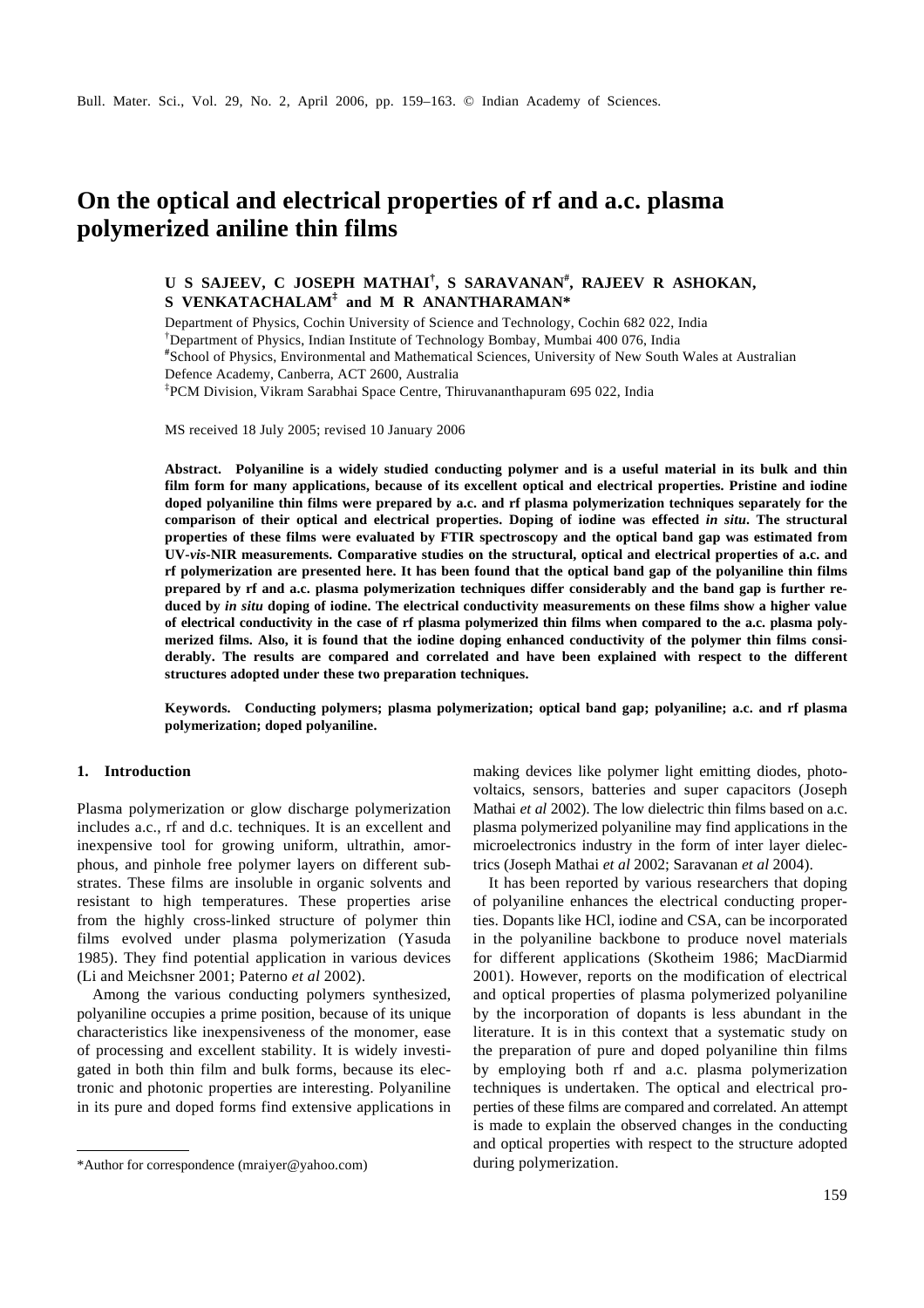# 160 *U S Sajeev et al*

# **2. Experimental**

## 2.1 *RF plasma polymerization*

Plasma polymerized thin films of aniline on ultrasonically cleaned glass substrates were obtained by polymerizing aniline monomer under radio frequency (rf) plasma discharge in a home built set up. The experimental set up is shown in figure 1a. The rf plasma polymerization unit consists of a deposition cell made up of borosilicate glass tube of about 0⋅5 m in length and a diameter of about 0⋅05 m. The monomer is injected into the chamber by means of a needle valve. Power from a radio frequency oscillator is capacitatively coupled to the deposition chamber by means of aluminium foils wrapped around the glass chamber. The thickness of the films was measured by a Dektak 6M Stylus Profiler. The conditions of polymerization have been standardized and optimized and it has been found that good quality films can be deposited under a monomer vapour pressure of 0⋅1 Torr and a current of 80 mA at a frequency of 13⋅56 MHz.

### 2.2 *A.C. plasma polymerization*

The experimental set up for a.c. plasma polymerization unit (also home built) is depicted in figure 1b. It consists of two parallel stainless steel electrodes, each with diameters of 0⋅23 m and placed 0⋅05 m apart. Ultrasonically cleaned glass substrates were placed on the lower electrode for the polymer thin film deposition. The a.c. plasma polymerization chamber was evacuated using a rotary pump. Monomer aniline was injected into the glass chamber between the electrodes by means of a glass sprayer at a monomer vapour pressure of 0⋅2 Torr. Plasma discharge was obtained in the chamber by applying a potential of 500–800 V at a frequency of 50 Hz, between the electrodes

with electrode current lying in the range 50–70 mA. In the present study metal–polymer–metal sandwich structures of cross sectional area,  $0.25 \times 10^{-5}$  m<sup>2</sup>, were used for the conductivity studies.

#### 2.3 *Doping of thin film samples*

Iodine doping of plasma polymerized aniline thin films was effected by introducing iodine vapour into the plasma polymerization chamber along with the monomer vapour by means of a separate feed through. The introduction of iodine vapour into the chamber was in such a way that this did not affect the pressure inside the vacuum chamber. The thin films prepared in the iodine atmosphere are heated at 330 K for expelling the unbound iodine on the surface of the film.

#### 2.4 *UV-vis-NIR and FTIR spectroscopy*

The FTIR spectra of pure and doped rf and a.c. polyaniline thin film samples were recorded by a Nicolet Avatar 360 FTIR Spectrophotometer in the wavelength range 400–4000 cm–1 under identical conditions. The UV-*vis*-NIR absorption spectra of the samples were recorded using a JASCO-V-570 UV-*vis*-NIR spectrophotometer. The optical band gap of these samples was evaluated from the photon energy absorption plot.

#### 2.5 *Conductivity measurements*

The room temperature conductivity measurements were carried out using an automated Keithley 236 Source Measurement Unit. For that the Al–polymer–Al structures were mounted inside a home made conductivity cell under dynamic vacuum.



1. AC Power Supply<br>2. Rotary Pump 2. Hotaly Famp<br>3. Electrodes<br>4. Monomer Holder 5. Needle Valve Monomer Sprayer 6. Monom<br>7. Bell jar

**Figure 1.** (**a**) rf and (**b**) a.c. plasma polymerization set-ups.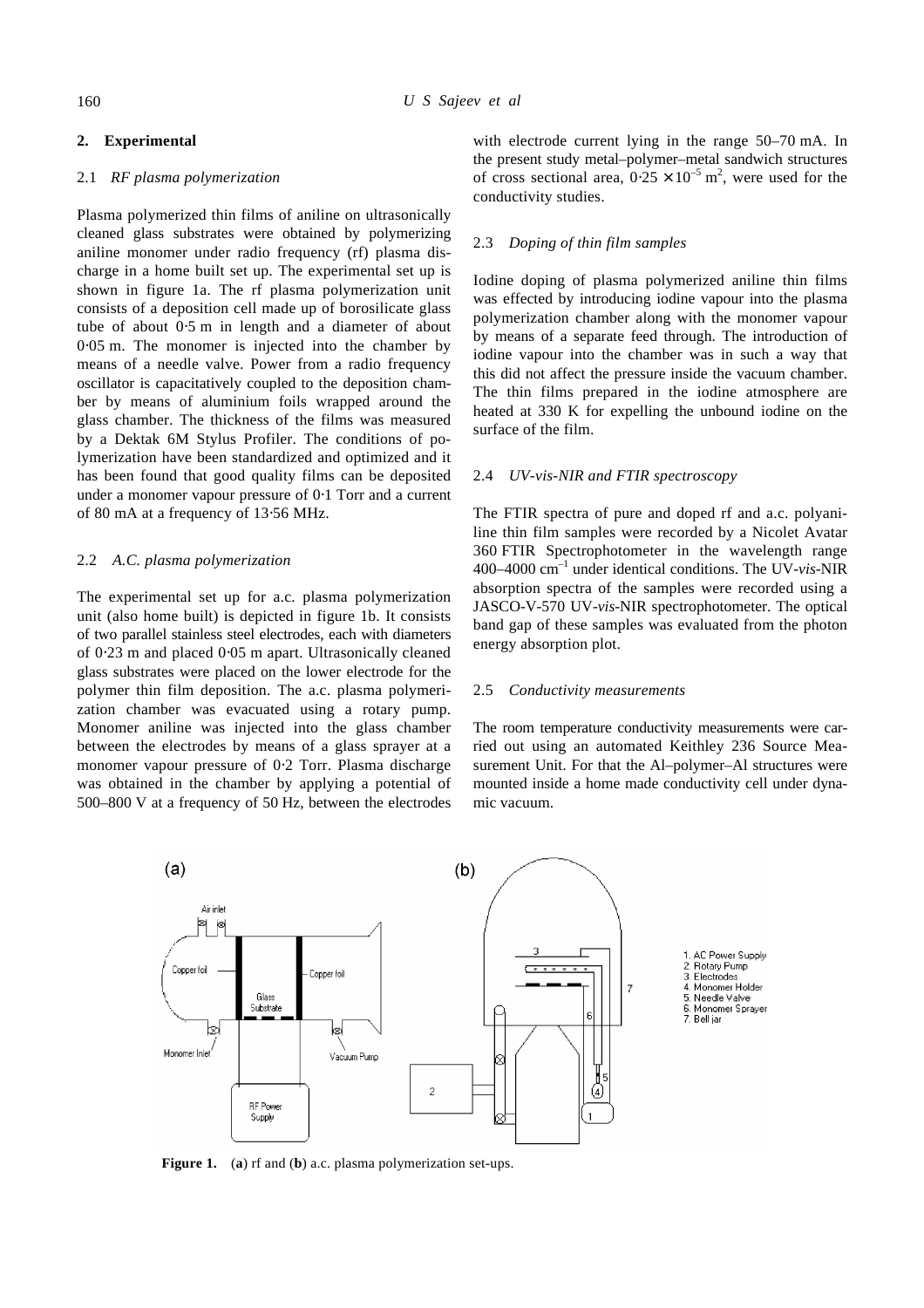## **3. Results and discussion**

#### 3.1 *FTIR studies*

Figure 2 shows the FTIR spectrum of monomer aniline and polyaniline prepared under a.c. and rf conditions. Analysis of the FTIR spectra of these thin film samples indicate the presence of aromatic ring stretching  $(1600 \text{ cm}^{-1})$ and C–C stretched vibration  $(1500 \text{ cm}^{-1})$  even after polymerization. It can also be seen that the aromatic ring is intact in post plasma polymerized films. This increases the stability of polymer thin films. It is evident from the spectra that the aromatic CN bonding around  $1240 \text{ cm}^{-1}$ which is principal to all polymerized samples is found to be blue shifted with respect to the monomer.

A quick comparison between the spectra of a.c. and rf thin films exhibit marked structural difference between the polymers evolved by both polymerization routes viz. rf and a.c. It is observed that NH stretching  $(3220 \text{ cm}^{-1})$  is not very prominent in the a.c. plasma polymerized samples but its presence is seen in the rf plasma polymerized samples. A peak at 3038  $cm^{-1}$  corresponding to CH stretching is retained in the polymerized samples. The peak at around  $2960 \text{ cm}^{-1}$  corresponding to NH asymmetric stretching in the monomer is found at 2928  $\text{cm}^{-1}$  in a.c. and 2970  $\text{cm}^{-1}$ in rf plasma polymerized samples, respectively. The CH inplane deformation  $(1175 \text{ cm}^{-1})$  is found to be retained in the a.c. plasma polymerized samples but is seen shifting to 1105 cm<sup>-1</sup> in rf plasma polymerized samples (Bellami 1962).

The FTIR studies and further analysis establishes the fact that structural difference in the a.c. and rf plasma polymerized aniline thin film samples do exist. It can also be seen that doping with iodine modifies the bond length and facilitates shifting of functional groups.



**Figure 2.** FTIR spectrum of plasma polymerized polyaniline thin films.

## 3.2 *UV-vis-NIR studies*

The photon absorption in many amorphous semiconductors is observed to obey the Tauc relation (Tauc *et al* 1970)

$$
a h n = B(hg - E_{\text{opt}})^n, \tag{1}
$$

where *a* is the absorption coefficient, *hg* the photon energy, *B* a constant and here  $n = 1/2$  for direct and  $n = 2$ for indirect transitions. The value of *n* for all the samples were estimated from the slope of the log*a* vs log *hn* plots by taking a linear fit. The values corresponding to *n* are 2⋅2, 2⋅22, 2⋅0 and 2⋅05 for rf pristine, rf iodine doped, a.c. pristine and a.c. iodine doped samples, respectively. The value of the density of state function can be approximated to 2 and the transitions found in all the samples are indirect.

The UV-*vis*-NIR spectra of the polyaniline thin films are depicted in figure 3. The absorption coefficient is plotted in the *y*-axis and energy *hn* in the *x*-axis and the optical band gap of pure and doped polyaniline thin films are determined from these plots (figure 4).







**Figure 4.** Absorption vs photon energy of a.c. and rf plasma polymerized aniline thin films.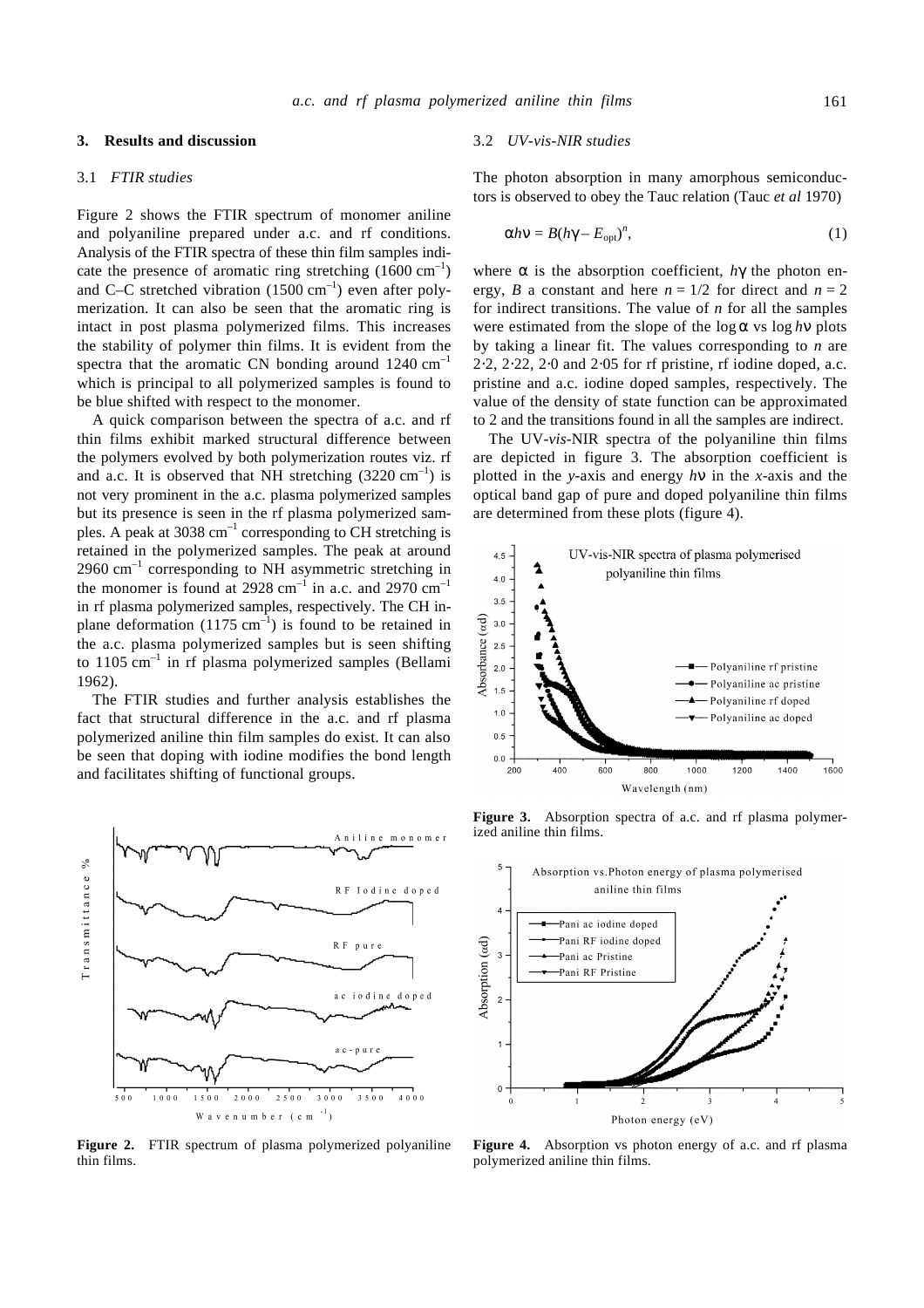| Polyaniline             | Optical transition energies (eV) |                      |                     |                      |
|-------------------------|----------------------------------|----------------------|---------------------|----------------------|
|                         | Pristine                         |                      | Iodine doped        |                      |
|                         | First<br>transition              | Second<br>transition | First<br>transition | Second<br>transition |
| RF plasma polymerized   | 2.2                              | 3.65                 | 1.9                 | 2.8                  |
| A.C. plasma polymerized | 2.3                              | 3.4                  | 1.8                 | 3.6                  |

**Table 1.** Comparison of optical transition energies of polyaniline samples prepared by rf and a.c. plasma polymerization.



**Figure 5.** Comparison of conductivity of rf and a.c. plasma polymerized thin films in their pristine forms.

The optical transition energies (optical band gap) corresponding to the films prepared under various deposition conditions are given in table 1. It can be seen that the optical transition energies of rf polyaniline (PANI) films are considerably different with respect to their a.c. counterpart. It is also evident from the table that the iodine doping decreases the optical band gap from 3⋅6 eV to 2⋅8 eV and 2⋅2 eV to 1⋅9 eV in the case of a.c. and rf plasma polymerized thin films, respectively. Also the photon energy of the second transition is different in the doped samples. A reduction of 0⋅8 eV and 0⋅3 eV in the optical transition energies are noticed with respect to the pure and doped rf plasma polymerized samples. However, in the case of a.c. plasma polymerized polyaniline thin films, the optical transition found at 3⋅4 eV is shifted to 3⋅6 eV as a result of iodine doping whereas the optical transition found at 2⋅3 eV reduced to 1⋅8 eV. The reduction in the optical band gap is probably due to the modification of the polymer structure (Wise 1998).

The reduction of band gap in the rf polymerized samples arises out of extended conjugated structure evolved in the rf polymerization mechanism. Doping induces a structural ordering of the polymers due to the incorporation of the charged species (Huang and MacDiarmid 1997). There are signatures supporting these changes in the UV*vis*- and FTIR spectra.



**Figure 6.** The current density, *J* vs log *V* plot of rf and a.c. plasma polymerized thin films in the iodine doped forms.

#### 3.3 *Conductivity measurements*

The log *J* vs log *V* plot of rf and a.c. plasma polymerized thin films are shown in figure 5. The dependence of current density with the variation of electric field is evident from figure 5. The mechanism of conduction of films prepared by rf and a.c. plasma polymerization is found to be different and conductivity of the rf plasma polymerized thin films is higher than that of the a.c. plasma polymerized films. Also the value of current density is enhanced by iodine doping. This can be attributed to the evolution of conjugated structure during the rf plasma polymerization due to the benzene ring opening in the presence of iodine (Blom *et al* 1997).

The variation of conductivity of the samples of thickness ( $160 \pm 10$  nm) for the pristine and iodine doped forms at various voltages are depicted in figure 6. The conductivity is enhanced by an order of magnitude in the case of both rf and a.c. plasma polymerized thin films. Also the increase of current density with respect to the increase in biasing voltage is more rapid in the case of rf films. It is to be noted that this rapid increase in current density is observed in the rf films in the pristine form also. In this case the field induced non-linear enhancement of the conductivity attains its trap filled region for lower applied voltage than that of a.c. plasma polymerized films. Typically the mechanism of conduction observed in these films